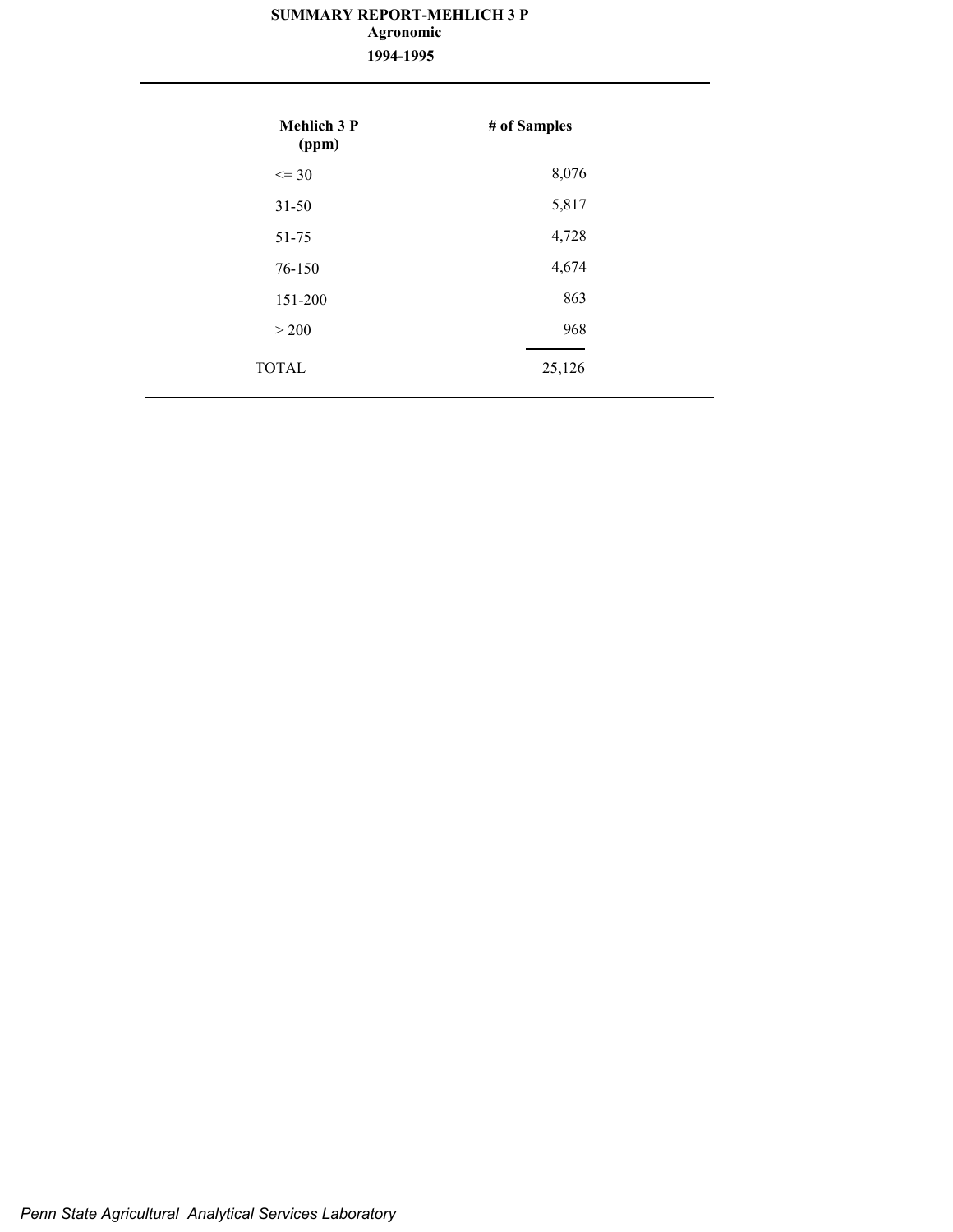**Agronomic**

|                  |                      | 1994-1995          |                  |
|------------------|----------------------|--------------------|------------------|
| <b>COUNTY</b>    | <b>TOTAL SAMPLES</b> | <b>MEHLICH 3 P</b> | # OF SAMPLES     |
|                  |                      | (ppm)              |                  |
| <b>ADAMS</b>     | 163                  |                    |                  |
|                  |                      | $\leq$ 30          | 56               |
|                  |                      | $31 - 50$          | $40\,$           |
|                  |                      | 51-75              | $32\,$           |
|                  |                      | 76-150             | $22\,$           |
|                  |                      | 151-200            | $\,8\,$          |
|                  |                      | $>200$             | 5                |
| <b>ALLEGHENY</b> | 94                   |                    |                  |
|                  |                      | $\leq$ 30          | 64               |
|                  |                      | $31 - 50$          | $\tau$           |
|                  |                      | 51-75              | $\,$ 8 $\,$      |
|                  |                      | 76-150             | $\mathfrak{Z}$   |
|                  |                      | 151-200            | $\sqrt{2}$       |
|                  |                      | $>200$             | $10\,$           |
| ARMSTRONG        | 120                  |                    |                  |
|                  |                      | $\leq$ 30          | 84               |
|                  |                      | $31 - 50$          | 17               |
|                  |                      | 51-75              | $\sqrt{6}$       |
|                  |                      | 76-150             | $8\,$            |
|                  |                      | $>200$             | 5                |
| <b>BEAVER</b>    | 150                  |                    |                  |
|                  |                      | $\leq$ 30          | 93               |
|                  |                      | $31 - 50$          | $30\,$           |
|                  |                      | 51-75              | 13               |
|                  |                      | $76 - 150$         | $\,8\,$          |
|                  |                      | 151-200            | $\boldsymbol{2}$ |
|                  |                      | $>200$             | $\overline{4}$   |
| <b>BEDFORD</b>   | 817                  |                    |                  |
|                  |                      | $\leq$ 30          | 262              |
|                  |                      | $31 - 50$          | 234              |
|                  |                      | 51-75              | 129              |
|                  |                      | 76-150             | 157              |
|                  |                      | 151-200            | $21\,$           |
|                  |                      | $>200$             | 14               |
|                  |                      |                    |                  |
| <b>BERKS</b>     | 539                  | $\leq$ 30          | 101              |
|                  |                      | $31 - 50$          | 109              |
|                  |                      | 51-75              | 117              |
|                  |                      | 76-150             | 128              |
|                  |                      | 151-200            | 39               |
|                  |                      | $>200\,$           | 45               |
|                  |                      |                    |                  |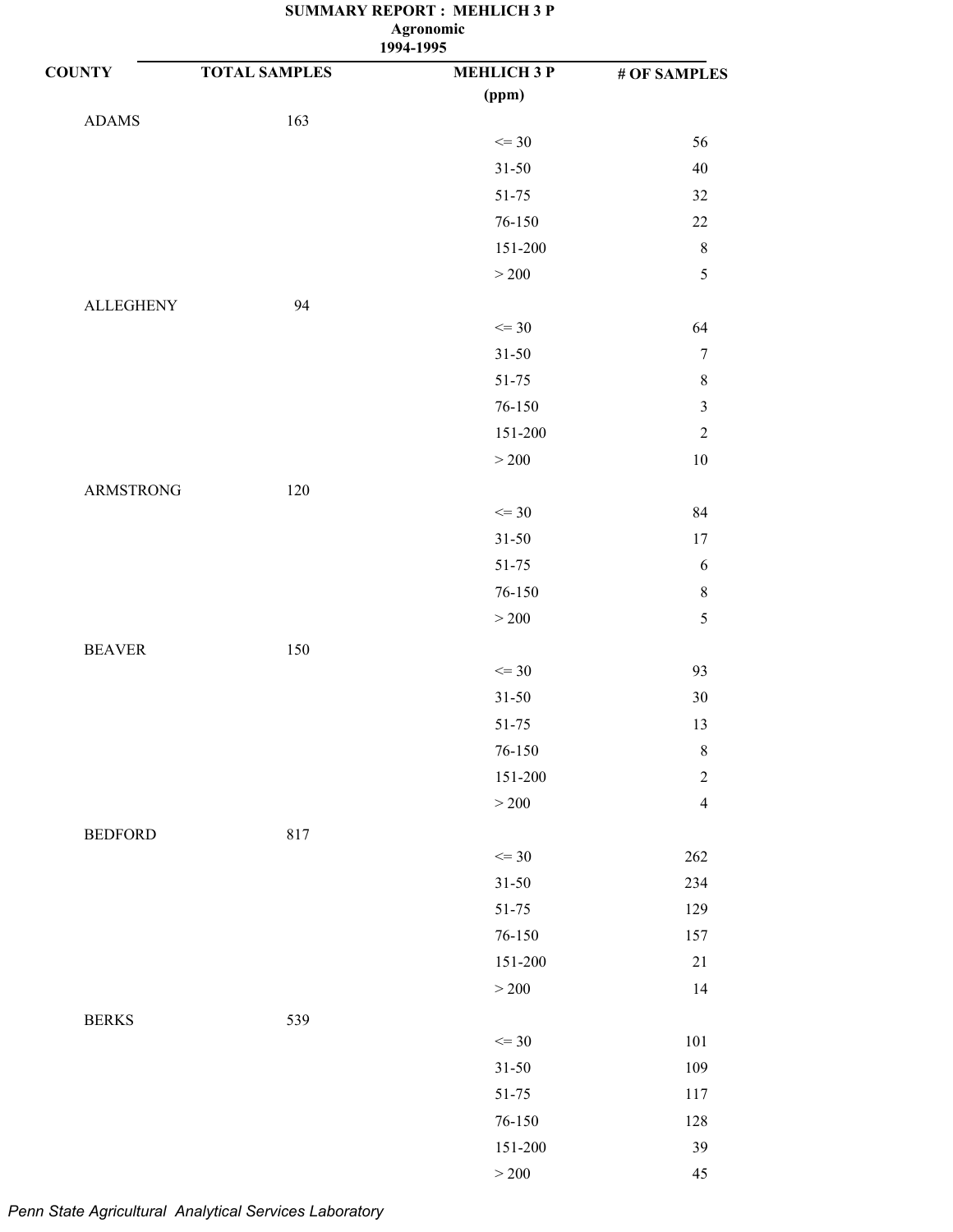**Agronomic**

|                 |                      | 1994-1995          |                |
|-----------------|----------------------|--------------------|----------------|
| <b>COUNTY</b>   | <b>TOTAL SAMPLES</b> | <b>MEHLICH 3 P</b> | # OF SAMPLES   |
|                 |                      | (ppm)              |                |
| $BLAIR$         | 624                  |                    |                |
|                 |                      | $\leq$ 30          | 124            |
|                 |                      | $31 - 50$          | 187            |
|                 |                      | 51-75              | 172            |
|                 |                      | 76-150             | 127            |
|                 |                      | 151-200            | $\,$ 8 $\,$    |
|                 |                      | $>200$             | 6              |
| <b>BRADFORD</b> | 845                  |                    |                |
|                 |                      | $\leq$ 30          | 215            |
|                 |                      | $31 - 50$          | 229            |
|                 |                      | 51-75              | 183            |
|                 |                      | 76-150             | 166            |
|                 |                      | 151-200            | $32\,$         |
|                 |                      | $>200$             | $20\,$         |
| <b>BUCKS</b>    | 224                  |                    |                |
|                 |                      | $\leq$ 30          | $71\,$         |
|                 |                      | $31 - 50$          | 60             |
|                 |                      | 51-75              | $37\,$         |
|                 |                      | 76-150             | 41             |
|                 |                      | 151-200            | 12             |
|                 |                      | $>200$             | $\mathfrak{Z}$ |
| <b>BUTLER</b>   | 464                  |                    |                |
|                 |                      | $\leq$ 30          | 233            |
|                 |                      | $31 - 50$          | 122            |
|                 |                      | $51 - 75$          | 73             |
|                 |                      | $76 - 150$         | 31             |
|                 |                      | 151-200            | $\overline{4}$ |
|                 |                      | $>200$             | $\mathbf{1}$   |
| <b>CAMBRIA</b>  | 442                  |                    |                |
|                 |                      | $\leq$ 30          | 164            |
|                 |                      | $31 - 50$          | 97             |
|                 |                      | 51-75              | 94             |
|                 |                      | $76 - 150$         | 76             |
|                 |                      | 151-200            | $\,8\,$        |
|                 |                      | $>200$             | $\mathfrak{Z}$ |
| <b>CAMERON</b>  | $26\,$               |                    |                |
|                 |                      | $\leq$ 30          | 19             |
|                 |                      | $31 - 50$          | $\overline{4}$ |
|                 |                      | $51 - 75$          | $\overline{c}$ |
|                 |                      | $76 - 150$         | $\mathbf{1}$   |

CARBON 58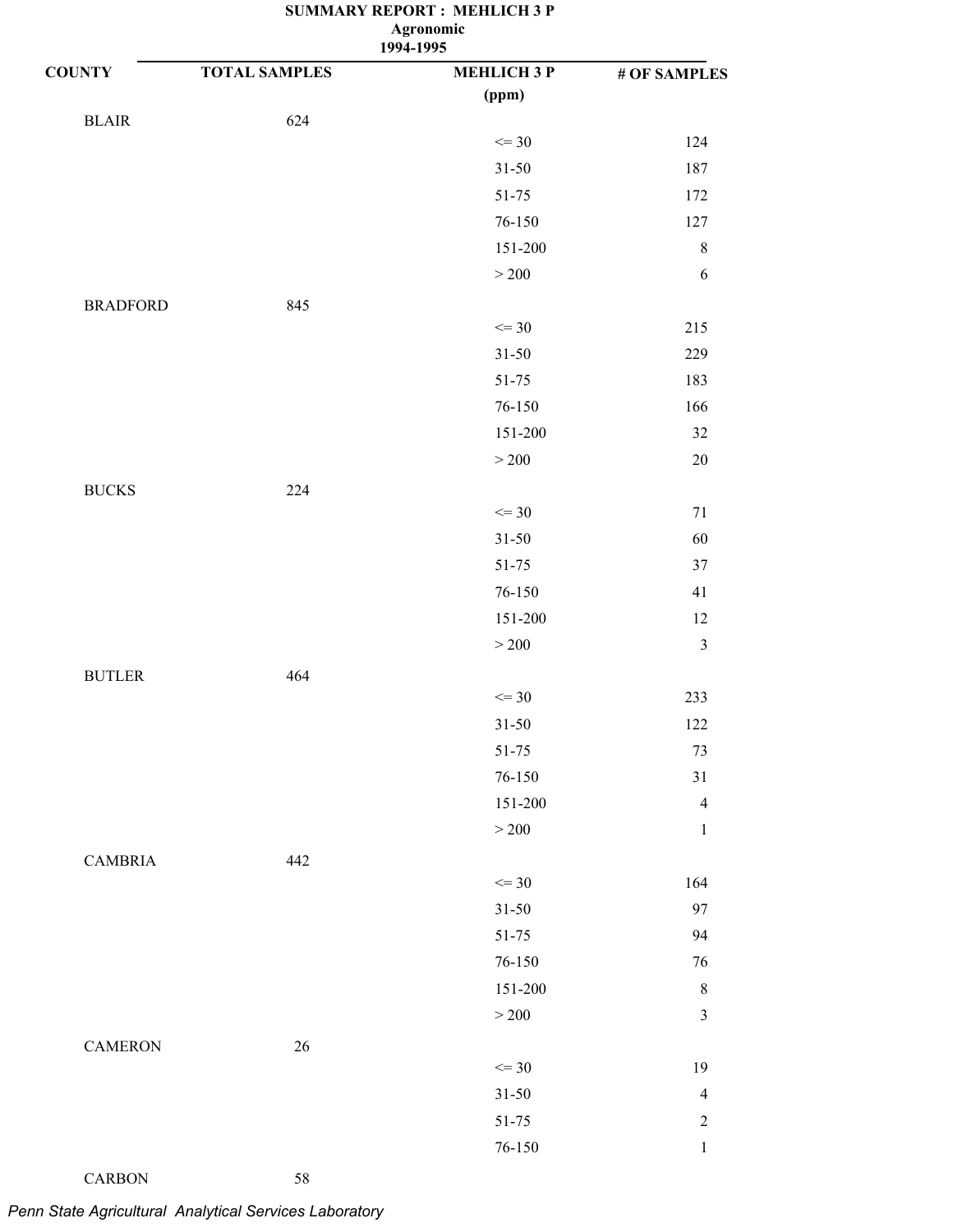**1994-1995**

| <b>COUNTY</b>     | <b>TOTAL SAMPLES</b> | <b>MEHLICH 3 P</b> | # OF SAMPLES   |
|-------------------|----------------------|--------------------|----------------|
|                   |                      | (ppm)              |                |
|                   |                      | $\leq$ 30          | 14             |
|                   |                      | $31 - 50$          | $\overline{7}$ |
|                   |                      | 51-75              | 15             |
|                   |                      | 76-150             | 15             |
|                   |                      | 151-200            | $\sqrt{2}$     |
|                   |                      | $>200$             | $\sqrt{5}$     |
| <b>CENTRE</b>     | 1296                 |                    |                |
|                   |                      | $\leq$ 30          | 332            |
|                   |                      | $31 - 50$          | 347            |
|                   |                      | 51-75              | 298            |
|                   |                      | $76 - 150$         | 262            |
|                   |                      | 151-200            | 37             |
|                   |                      | $>200$             | $20\,$         |
| <b>CHESTER</b>    | 634                  |                    |                |
|                   |                      | $\leq$ 30          | 152            |
|                   |                      | $31 - 50$          | 152            |
|                   |                      | 51-75              | 150            |
|                   |                      | 76-150             | 132            |
|                   |                      | 151-200            | $25\,$         |
|                   |                      | $>200$             | 23             |
| <b>CLARION</b>    | 163                  | $\leq$ 30          | 113            |
|                   |                      | $31 - 50$          | $28\,$         |
|                   |                      | $51 - 75$          | $11\,$         |
|                   |                      | 76-150             | $\,8\,$        |
|                   |                      | 151-200            | $\mathfrak{Z}$ |
| <b>CLEARFIELD</b> | 489                  |                    |                |
|                   |                      | $\leq$ 30          | 304            |
|                   |                      | $31 - 50$          | 86             |
|                   |                      | $51 - 75$          | 41             |
|                   |                      | 76-150             | $31\,$         |
|                   |                      | 151-200            | $\mathfrak{Z}$ |
|                   |                      | $>200$             | 24             |
| <b>CLINTON</b>    | 178                  |                    |                |
|                   |                      | $\leq$ 30          | 56             |
|                   |                      | $31 - 50$          | 37             |
|                   |                      | $51 - 75$          | 56             |
|                   |                      | 76-150             | $27\,$         |
|                   |                      | 151-200            | $\sqrt{2}$     |
| <b>COLUMBIA</b>   | 484                  |                    |                |
|                   |                      | $\leq$ 30          | 115            |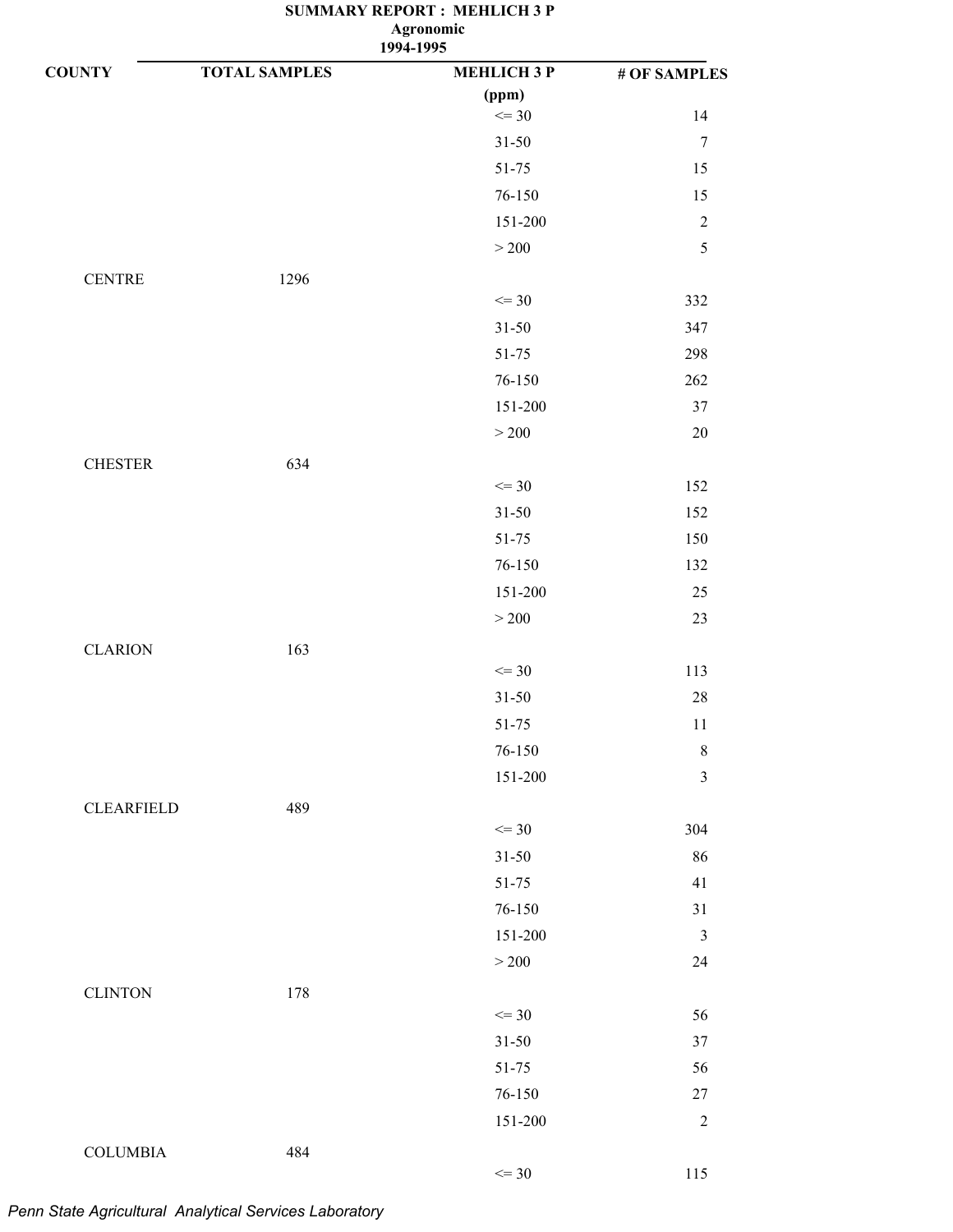**1994-1995 Agronomic**

| <b>COUNTY</b>                | <b>TOTAL SAMPLES</b> | <b>MEHLICH 3 P</b> | # OF SAMPLES            |
|------------------------------|----------------------|--------------------|-------------------------|
|                              |                      | (ppm)              |                         |
|                              |                      | $31 - 50$          | 109                     |
|                              |                      | 51-75              | 116                     |
|                              |                      | 76-150             | 120                     |
|                              |                      | 151-200            | 11                      |
|                              |                      | $>200$             | 13                      |
| <b>CRAWFORD</b>              | 660                  |                    |                         |
|                              |                      | $\leq$ 30          | 255                     |
|                              |                      | $31 - 50$          | 204                     |
|                              |                      | $51 - 75$          | 99                      |
|                              |                      | 76-150             | 85                      |
|                              |                      | 151-200            | $\boldsymbol{9}$        |
|                              |                      | $>200$             | $\,8\,$                 |
| <b>CUMBERLAND</b>            | 766                  |                    |                         |
|                              |                      | $\leq$ 30          | 237                     |
|                              |                      | $31 - 50$          | 137                     |
|                              |                      | 51-75              | 152                     |
|                              |                      | 76-150             | 176                     |
|                              |                      | 151-200            | $28\,$                  |
|                              |                      | $>200$             | 36                      |
| <b>DAUPHIN</b>               | 626                  |                    |                         |
|                              |                      | $\leq$ 30          | 195                     |
|                              |                      | $31 - 50$          | 123                     |
|                              |                      | $51 - 75$          | 110                     |
|                              |                      | 76-150             | 132                     |
|                              |                      | 151-200            | 34                      |
|                              |                      | $>200$             | 32                      |
| <b>DELAWARE</b>              | $10\,$               |                    |                         |
|                              |                      | $\leq$ 30          | $\boldsymbol{7}$        |
|                              |                      | $51 - 75$          | $\overline{\mathbf{3}}$ |
| ${\rm ELK}$                  | 37                   |                    |                         |
|                              |                      | $\leq$ 30          | $27\,$                  |
|                              |                      | $31 - 50$          | $\overline{4}$          |
|                              |                      | $51 - 75$          | $\sqrt{2}$              |
|                              |                      | $>200$             | $\overline{4}$          |
| $\ensuremath{\mathsf{ERIE}}$ | 289                  |                    |                         |
|                              |                      | $\leq$ 30          | 114                     |
|                              |                      | $31 - 50$          | 66                      |
|                              |                      | $51 - 75$          | $\sqrt{48}$             |
|                              |                      | $76 - 150$         | 42                      |
|                              |                      | $151 - 200$        | $\mathbf{9}$            |
|                              |                      | $>200\,$           | $10\,$                  |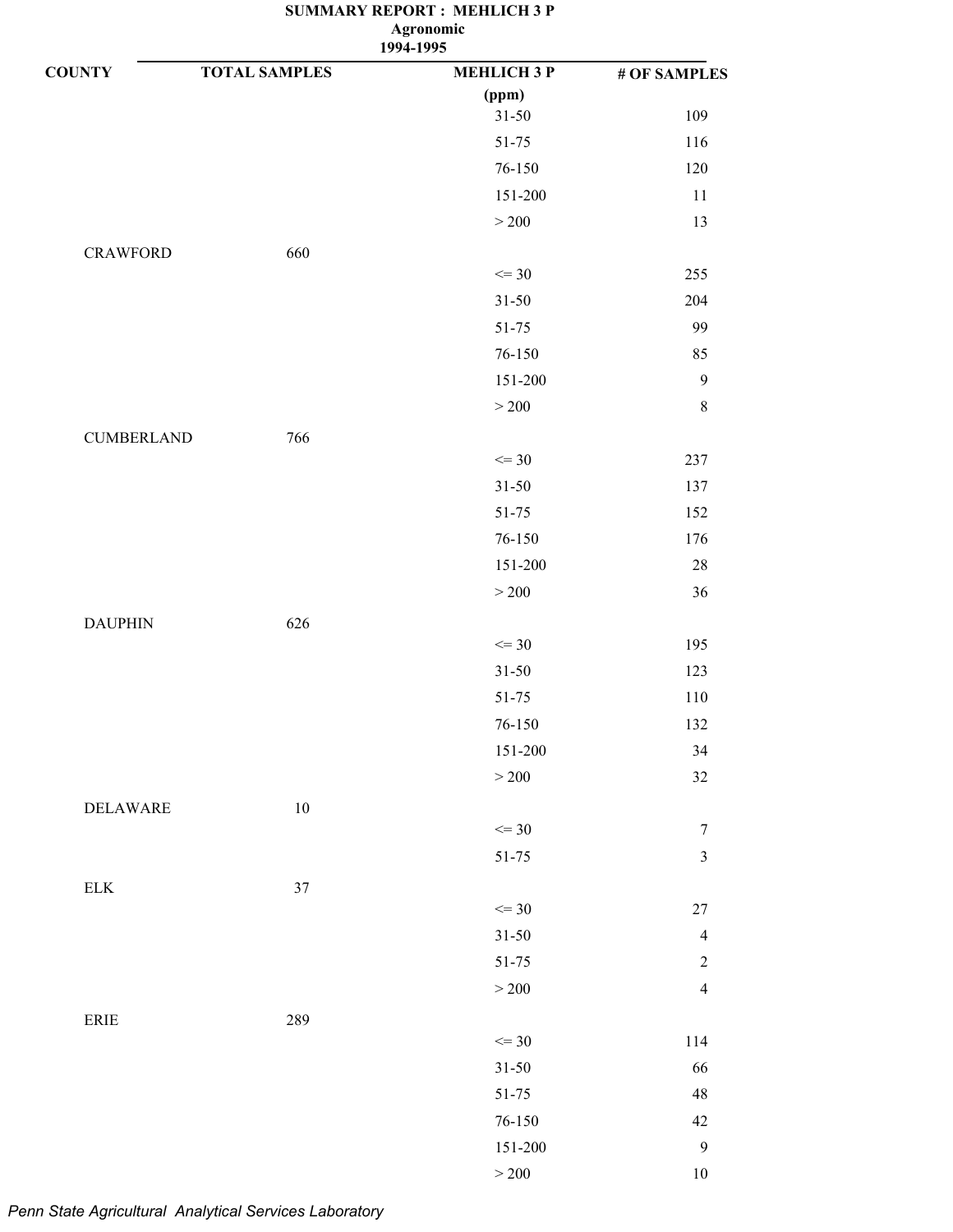**1994-1995**

| <b>COUNTY</b>     | <b>TOTAL SAMPLES</b> | --- ----<br><b>MEHLICH 3 P</b> | # OF SAMPLES     |
|-------------------|----------------------|--------------------------------|------------------|
|                   |                      | (ppm)                          |                  |
| <b>FAYETTE</b>    | 283                  |                                |                  |
|                   |                      | $\leq$ 30                      | 145              |
|                   |                      | $31 - 50$                      | 57               |
|                   |                      | $51 - 75$                      | 44               |
|                   |                      | 76-150                         | 29               |
|                   |                      | 151-200                        | $\sqrt{5}$       |
|                   |                      | $>200$                         | $\mathfrak{Z}$   |
| FOREST            | 14                   |                                |                  |
|                   |                      | $\leq$ 30                      | $\boldsymbol{9}$ |
|                   |                      | $31 - 50$                      | $\overline{4}$   |
|                   |                      | $51 - 75$                      | $\mathbf 1$      |
| <b>FRANKLIN</b>   | 1332                 |                                |                  |
|                   |                      | $\leq$ 30                      | 362              |
|                   |                      | $31 - 50$                      | 370              |
|                   |                      | $51 - 75$                      | 322              |
|                   |                      | 76-150                         | 224              |
|                   |                      | 151-200                        | $21\,$           |
|                   |                      | $>200$                         | 33               |
| <b>FULTON</b>     | 214                  |                                |                  |
|                   |                      | $\leq$ 30                      | $90\,$           |
|                   |                      | $31 - 50$                      | 49               |
|                   |                      | 51-75                          | $40\,$           |
|                   |                      | 76-150                         | 32               |
|                   |                      | 151-200                        | $\,1\,$          |
|                   |                      | >200                           | $\sqrt{2}$       |
| <b>GREENE</b>     | 226                  |                                |                  |
|                   |                      | $\leq$ 30                      | 139              |
|                   |                      | $31 - 50$                      | 53               |
|                   |                      | 51-75                          | 11               |
|                   |                      | 76-150                         | 19               |
|                   |                      | 151-200                        | $\mathfrak{Z}$   |
|                   |                      | $>200$                         | $\mathbf{1}$     |
| <b>HUNTINGDON</b> | 353                  |                                |                  |
|                   |                      | $\leq$ 30                      | 141              |
|                   |                      | $31 - 50$                      | $75\,$           |
|                   |                      | 51-75                          | 74               |
|                   |                      | $76 - 150$                     | 55               |
|                   |                      | 151-200                        | $\overline{2}$   |
|                   |                      | $>200$                         | 6                |
| <b>INDIANA</b>    | 486                  |                                |                  |
|                   |                      | $\leq$ 30                      | 267              |
|                   |                      |                                |                  |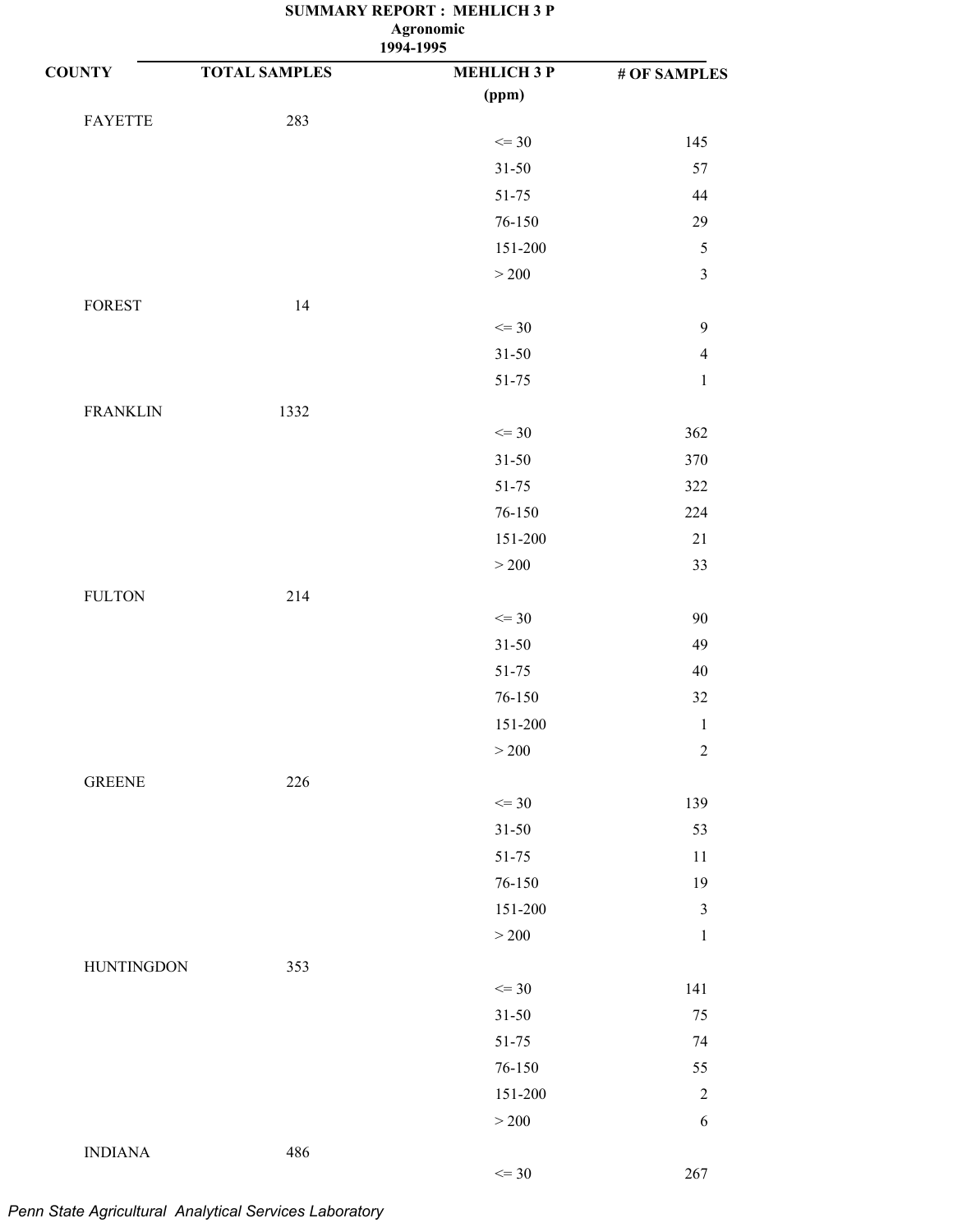**1994-1995**

| <b>COUNTY</b>    | <b>TOTAL SAMPLES</b> | <b>MEHLICH 3 P</b> | # OF SAMPLES     |
|------------------|----------------------|--------------------|------------------|
|                  |                      | (ppm)              |                  |
|                  |                      | $31 - 50$          | 109              |
|                  |                      | $51 - 75$          | 61               |
|                  |                      | 76-150             | 41               |
|                  |                      | 151-200            | $\boldsymbol{7}$ |
|                  |                      | $>200\,$           | $\mathbf{1}$     |
| <b>JEFFERSON</b> | 162                  |                    |                  |
|                  |                      | $\leq$ 30          | $100\,$          |
|                  |                      | $31 - 50$          | 35               |
|                  |                      | 51-75              | 18               |
|                  |                      | 76-150             | $\mathbf{9}$     |
| <b>JUNIATA</b>   | 333                  |                    |                  |
|                  |                      | $\leq$ 30          | 94               |
|                  |                      | $31 - 50$          | 88               |
|                  |                      | $51 - 75$          | 69               |
|                  |                      | 76-150             | 68               |
|                  |                      | 151-200            | $11\,$           |
|                  |                      | $>200\,$           | $\mathfrak{Z}$   |
| <b>LACKAWANN</b> | 101                  |                    |                  |
|                  |                      | $\leq$ 30          | 14               |
|                  |                      | $31 - 50$          | $\mathbf{9}$     |
|                  |                      | $51 - 75$          | $18\,$           |
|                  |                      | 76-150             | 42               |
|                  |                      | 151-200            | 12               |
|                  |                      | $>200$             | 6                |
| <b>LANCASTER</b> | 1496                 |                    |                  |
|                  |                      | $\leq$ 30          | 107              |
|                  |                      | $31 - 50$          | 197              |
|                  |                      | $51 - 75$          | 252              |
|                  |                      | 76-150             | 548              |
|                  |                      | 151-200            | 178              |
|                  |                      | $>200$             | 214              |
| <b>LAWRENCE</b>  | 192                  |                    |                  |
|                  |                      | $\leq$ 30          | 67               |
|                  |                      | $31 - 50$          | 53               |
|                  |                      | $51 - 75$          | 37               |
|                  |                      | 76-150             | 29               |
|                  |                      | 151-200            | $\sqrt{5}$       |
|                  |                      | $>200$             | $\mathbf 1$      |
| <b>LEBANON</b>   | 323                  |                    |                  |
|                  |                      | $\leq$ 30          | 69               |
|                  |                      | $31 - 50$          | $90\,$           |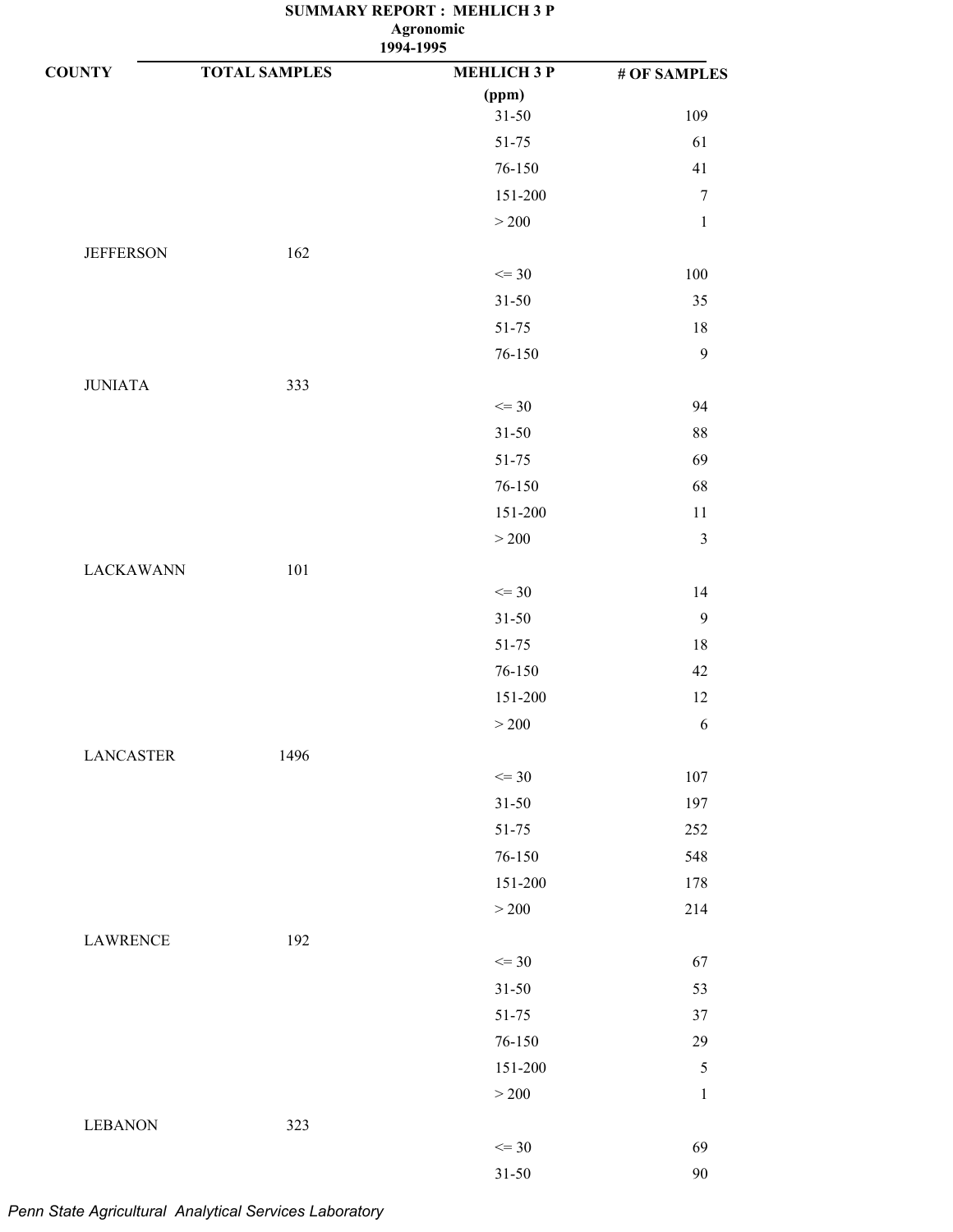**1994-1995**

| <b>COUNTY</b>   | <b>TOTAL SAMPLES</b> | <b>MEHLICH 3 P</b> | # OF SAMPLES     |
|-----------------|----------------------|--------------------|------------------|
|                 |                      | (ppm)              |                  |
|                 |                      | $51 - 75$          | 74               |
|                 |                      | 76-150             | 59               |
|                 |                      | 151-200            | 11               |
|                 |                      | $>200$             | $20\,$           |
| LEHIGH          | 142                  |                    |                  |
|                 |                      | $\leq$ 30          | 15               |
|                 |                      | $31 - 50$          | 24               |
|                 |                      | $51 - 75$          | 29               |
|                 |                      | $76 - 150$         | 49               |
|                 |                      | 151-200            | $11\,$           |
|                 |                      | $>200$             | 14               |
| LUZERNE         | 77                   |                    |                  |
|                 |                      | $\leq$ 30          | $30\,$           |
|                 |                      | $31 - 50$          | $\,8\,$          |
|                 |                      | $51 - 75$          | $12\,$           |
|                 |                      | 76-150             | 19               |
|                 |                      | 151-200            | $\sqrt{6}$       |
|                 |                      | $>200$             | $\sqrt{2}$       |
| <b>LYCOMING</b> | 504                  |                    |                  |
|                 |                      | $\leq$ 30          | 138              |
|                 |                      | $31 - 50$          | 111              |
|                 |                      | 51-75              | 96               |
|                 |                      | $76 - 150$         | 117              |
|                 |                      | 151-200            | 12               |
|                 |                      | >200               | 30               |
| <b>MCKEAN</b>   | 74                   |                    |                  |
|                 |                      | $\leq$ 30          | $40\,$           |
|                 |                      | $31 - 50$          | 15               |
|                 |                      | 51-75              | 14               |
|                 |                      | $76 - 150$         | $\overline{4}$   |
|                 |                      | 151-200            | $\mathbf{1}$     |
| <b>MERCER</b>   | 702                  |                    |                  |
|                 |                      | $\leq$ 30          | 262              |
|                 |                      | $31 - 50$          | 220              |
|                 |                      | $51 - 75$          | 144              |
|                 |                      | 76-150             | 66               |
|                 |                      | 151-200            | $\mathfrak z$    |
|                 |                      | $>200$             | $\boldsymbol{7}$ |
| <b>MIFFLIN</b>  | 103                  |                    |                  |
|                 |                      | $\leq$ 30          | $20\,$           |
|                 |                      | $31 - 50$          | 19               |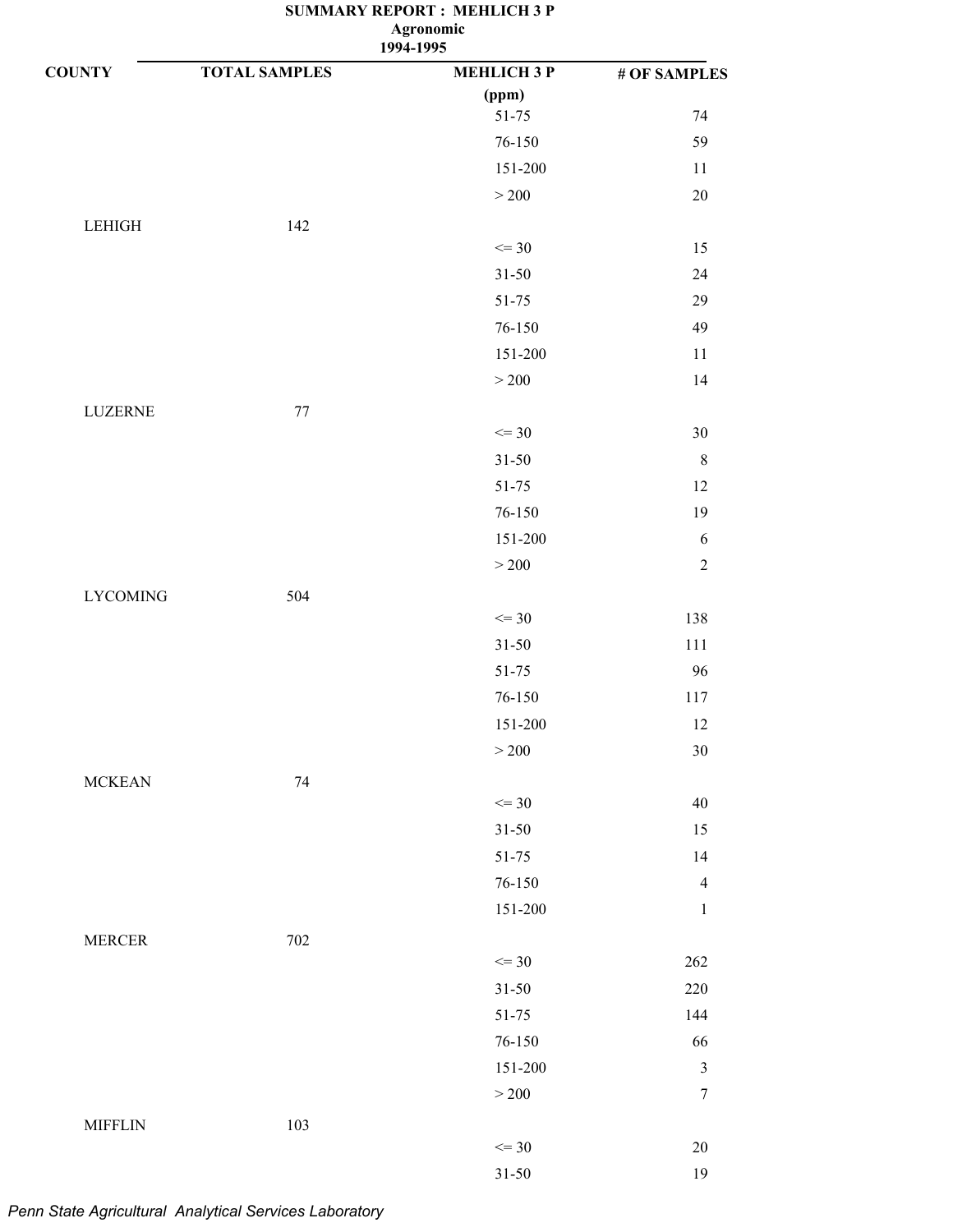**1994-1995 Agronomic**

| <b>COUNTY</b>     | <b>TOTAL SAMPLES</b> | <b>MEHLICH 3 P</b> | # OF SAMPLES   |
|-------------------|----------------------|--------------------|----------------|
|                   |                      | (ppm)              |                |
|                   |                      | 51-75              | $20\,$         |
|                   |                      | 76-150             | 34             |
|                   |                      | 151-200            | $\mathbf{9}$   |
|                   |                      | $>200\,$           | $\,1\,$        |
| <b>MONROE</b>     | 69                   |                    |                |
|                   |                      | $\leq$ 30          | 19             |
|                   |                      | $31 - 50$          | 15             |
|                   |                      | 51-75              | $11\,$         |
|                   |                      | 76-150             | 16             |
|                   |                      | 151-200            | $\overline{4}$ |
|                   |                      | $>200\,$           | $\overline{4}$ |
| <b>MONTGOMER</b>  | 191                  |                    |                |
|                   |                      | $\leq$ 30          | $23\,$         |
|                   |                      | $31 - 50$          | $26\,$         |
|                   |                      | $51 - 75$          | $32\,$         |
|                   |                      | 76-150             | 56             |
|                   |                      | 151-200            | 12             |
|                   |                      | $>200\,$           | $42\,$         |
| <b>MONTOUR</b>    | 106                  |                    |                |
|                   |                      | $\leq$ 30          | 38             |
|                   |                      | $31 - 50$          | 23             |
|                   |                      | 51-75              | 19             |
|                   |                      | 76-150             | 14             |
|                   |                      | 151-200            | 5              |
|                   |                      | >200               | $\tau$         |
| <b>NORTHAMPTO</b> | 163                  |                    |                |
|                   |                      | $\leq$ 30          | 35             |
|                   |                      | $31 - 50$          | $46\,$         |
|                   |                      | 51-75              | $42\,$         |
|                   |                      | 76-150             | 33             |
|                   |                      | 151-200            | $\sqrt{5}$     |
|                   |                      | $>200\,$           | $\sqrt{2}$     |
| <b>NORTHUMBER</b> | 825                  |                    |                |
|                   |                      | $\leq$ 30          | 97             |
|                   |                      | $31 - 50$          | 186            |
|                   |                      | $51 - 75$          | 203            |
|                   |                      | 76-150             | 228            |
|                   |                      | 151-200            | 51             |
|                   |                      | $>200$             | 60             |
| PERRY             | 559                  |                    |                |
|                   |                      | $\leq$ 30          | 142            |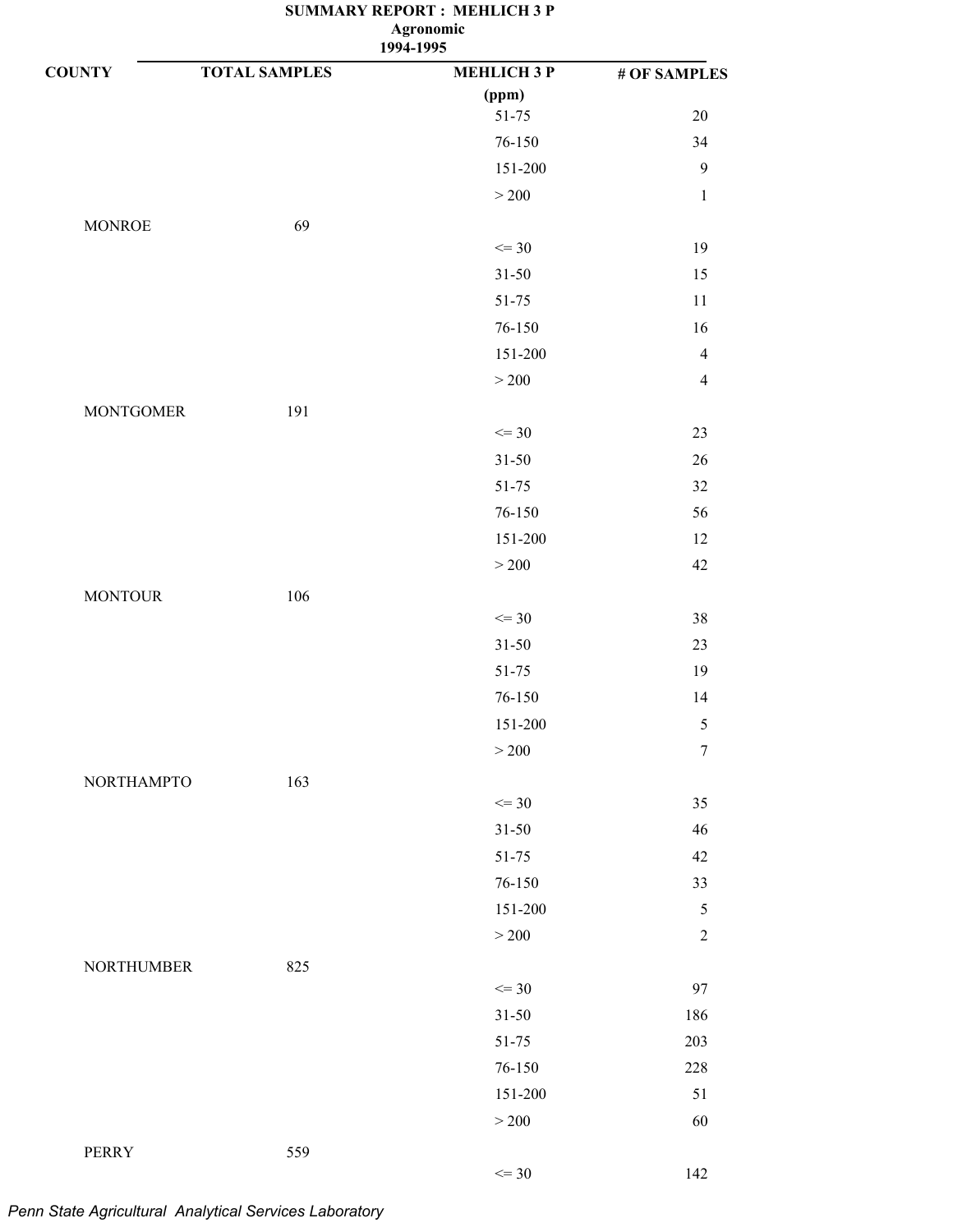**1994-1995**

| <b>COUNTY</b>                | <b>TOTAL SAMPLES</b> | <b>MEHLICH 3 P</b> | # OF SAMPLES     |
|------------------------------|----------------------|--------------------|------------------|
|                              |                      | (ppm)              |                  |
|                              |                      | $31 - 50$          | 167              |
|                              |                      | 51-75              | 138              |
|                              |                      | 76-150             | 95               |
|                              |                      | 151-200            | $\sqrt{6}$       |
|                              |                      | $>200\,$           | $11\,$           |
| PHILADELPHI                  | 29                   |                    |                  |
|                              |                      | $\leq$ 30          | $\mathfrak{Z}$   |
|                              |                      | $31 - 50$          | $\mathbf 1$      |
|                              |                      | $51 - 75$          | $\overline{4}$   |
|                              |                      | 76-150             | $\boldsymbol{9}$ |
|                              |                      | 151-200            | $\sqrt{3}$       |
|                              |                      | $>200$             | $\boldsymbol{9}$ |
| $\ensuremath{\mathsf{PIKE}}$ | 41                   |                    |                  |
|                              |                      | $\leq$ 30          | $\boldsymbol{7}$ |
|                              |                      | $31 - 50$          | $\,1\,$          |
|                              |                      | 51-75              | $\,$ 8 $\,$      |
|                              |                      | $76 - 150$         | 14               |
|                              |                      | 151-200            | 6                |
|                              |                      | $>200\,$           | $\sqrt{5}$       |
| <b>POTTER</b>                | 235                  |                    |                  |
|                              |                      | $\leq$ 30          | 90               |
|                              |                      | $31 - 50$          | 50               |
|                              |                      | $51 - 75$          | $\sqrt{48}$      |
|                              |                      | 76-150             | 43               |
|                              |                      | 151-200            | $\mathfrak{Z}$   |
|                              |                      | $>200$             | $\mathbf 1$      |
| <b>SCHUYLKILL</b>            | 340                  |                    |                  |
|                              |                      | $\leq$ 30          | 43               |
|                              |                      | $31 - 50$          | 49               |
|                              |                      | $51 - 75$          | 61               |
|                              |                      | 76-150             | $102\,$          |
|                              |                      | 151-200            | $26\,$           |
|                              |                      | $>200\,$           | 59               |
| <b>SNYDER</b>                | 391                  |                    |                  |
|                              |                      | $\leq$ 30          | 84               |
|                              |                      | $31 - 50$          | 96               |
|                              |                      | $51 - 75$          | 84               |
|                              |                      | 76-150             | 91               |
|                              |                      | 151-200            | 18               |
|                              |                      | $\geq 200$         | $18\,$           |
|                              |                      |                    |                  |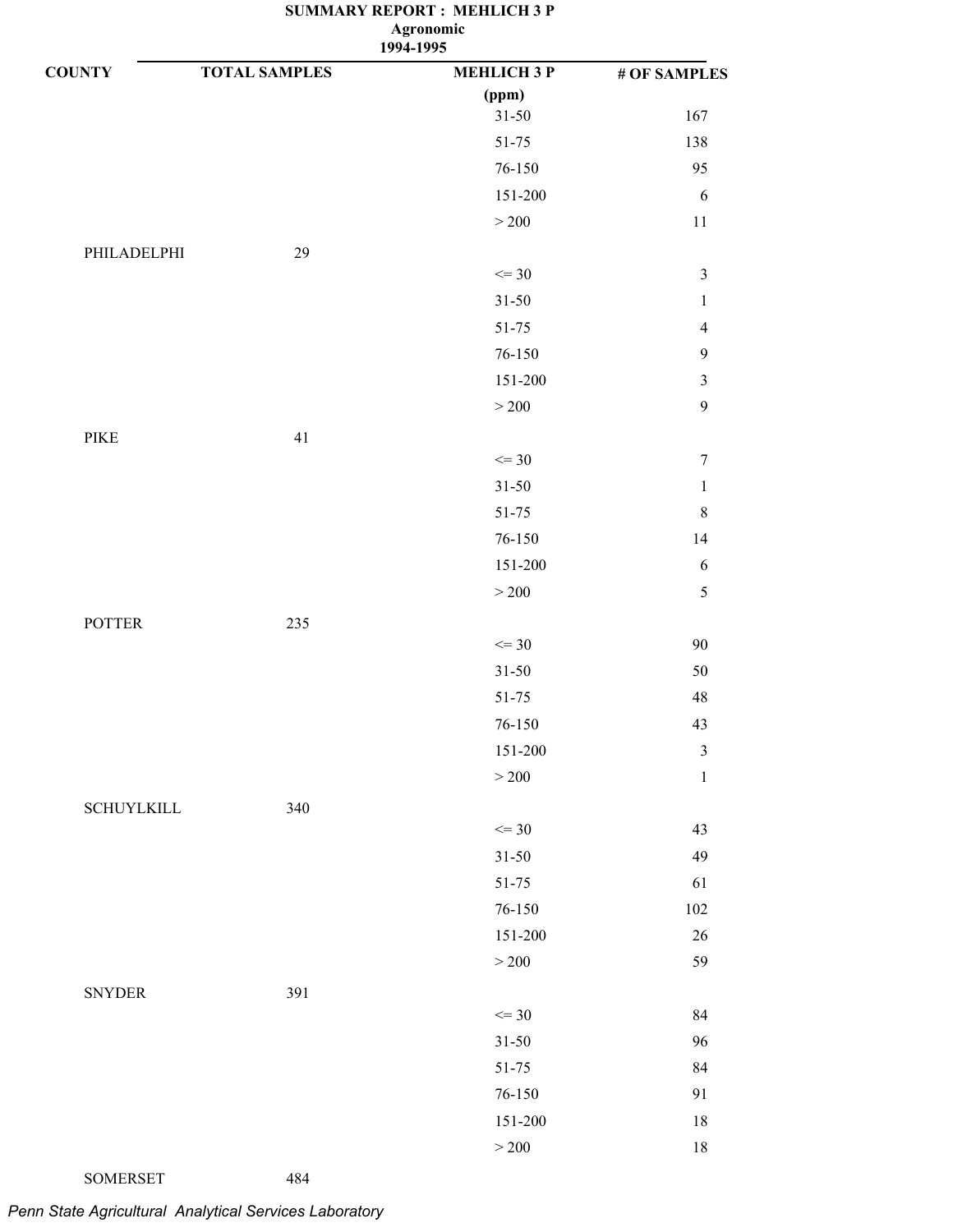**1994-1995**

| <b>COUNTY</b>                 | <b>TOTAL SAMPLES</b> | <b>MEHLICH 3 P</b> | # OF SAMPLES     |
|-------------------------------|----------------------|--------------------|------------------|
|                               |                      | (ppm)              |                  |
|                               |                      | $\leq$ 30          | 283              |
|                               |                      | $31 - 50$          | 119              |
|                               |                      | $51 - 75$          | 56               |
|                               |                      | 76-150             | $22\,$           |
|                               |                      | $151 - 200$        | $\sqrt{2}$       |
|                               |                      | $>200\,$           | $\sqrt{2}$       |
| <b>SULLIVAN</b>               | $30\,$               |                    |                  |
|                               |                      | $\leq$ 30          | 13               |
|                               |                      | $31 - 50$          | $\overline{4}$   |
|                               |                      | $51 - 75$          | $\sqrt{5}$       |
|                               |                      | 76-150             | $\,$ $\,$        |
| SUSQUEHANN                    | 345                  |                    |                  |
|                               |                      | $\leq$ 30          | $87\,$           |
|                               |                      | $31 - 50$          | $80\,$           |
|                               |                      | $51 - 75$          | 74               |
|                               |                      | 76-150             | 85               |
|                               |                      | $151 - 200$        | $\mathbf{9}$     |
|                               |                      | $>200\,$           | $10\,$           |
| $\tt TIOGA$                   | 493                  |                    |                  |
|                               |                      | $\leq$ 30          | 201              |
|                               |                      | $31 - 50$          | 133              |
|                               |                      | $51 - 75$          | 74               |
|                               |                      | 76-150             | $70\,$           |
|                               |                      | 151-200            | $\,$ $\,$        |
|                               |                      | >200               | $\overline{7}$   |
| $\ensuremath{\mathrm{UNION}}$ | 636                  |                    |                  |
|                               |                      | $\leq$ 30          | 201              |
|                               |                      | $31 - 50$          | 182              |
|                               |                      | 51-75              | 126              |
|                               |                      | 76-150             | $110\,$          |
|                               |                      | 151-200            | $10\,$           |
|                               |                      | $>200$             | $\boldsymbol{7}$ |
| <b>VENANGO</b>                | 137                  |                    |                  |
|                               |                      | $\leq$ 30          | 85               |
|                               |                      | $31 - 50$          | $31\,$           |
|                               |                      | $51 - 75$          | 12               |
|                               |                      | 76-150             | $\,8\,$          |
|                               |                      | $>200\,$           | $\mathbf{1}$     |
| <b>WARREN</b>                 | 108                  |                    |                  |
|                               |                      | $\leq$ 30          | 68               |
|                               |                      | $31 - 50$          | 19               |